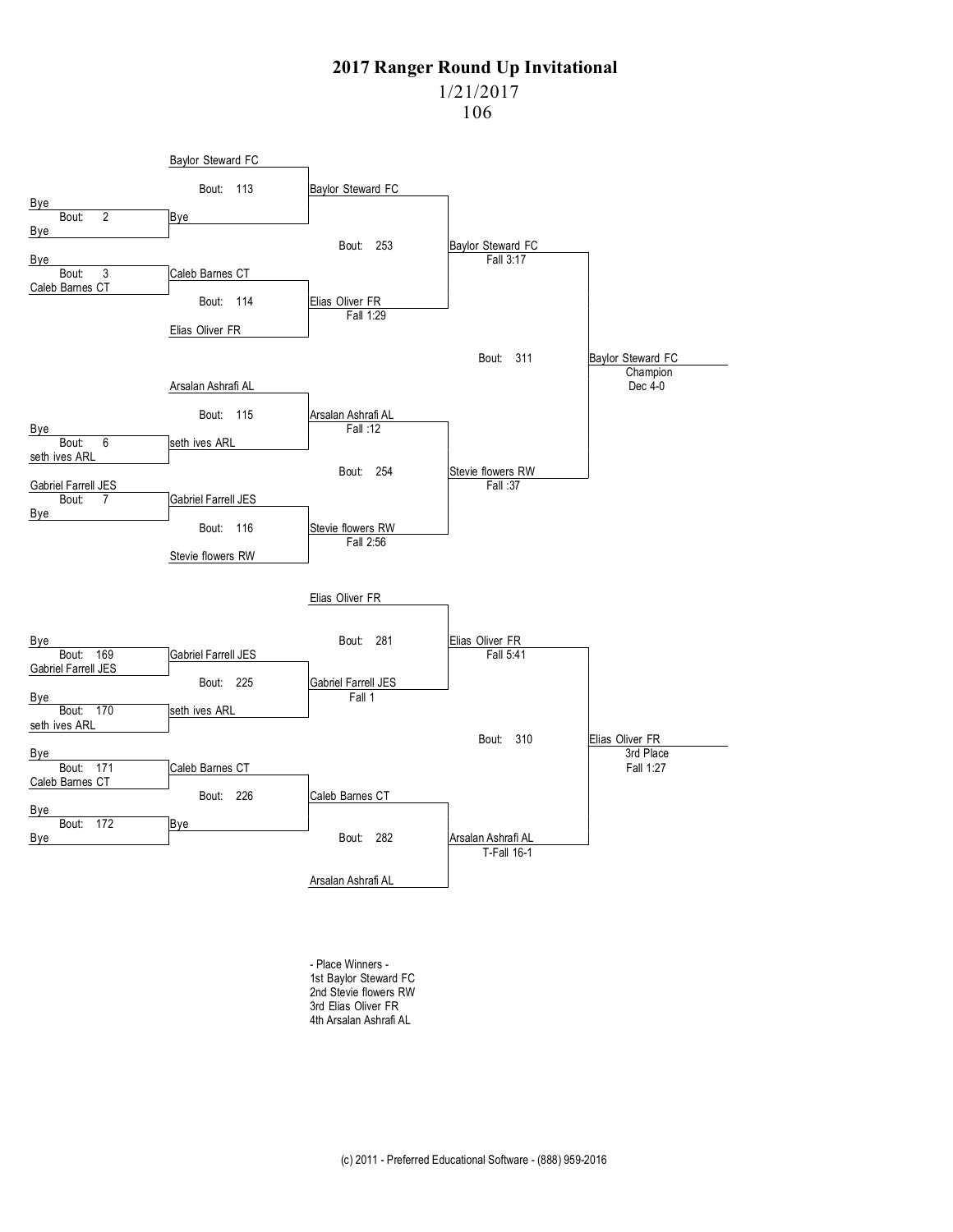113



- Place Winners - 1st Hunter Males RW 2nd Noah Duvall ST 3rd logan vasquez ARL 4th Derek Dumbrigue JES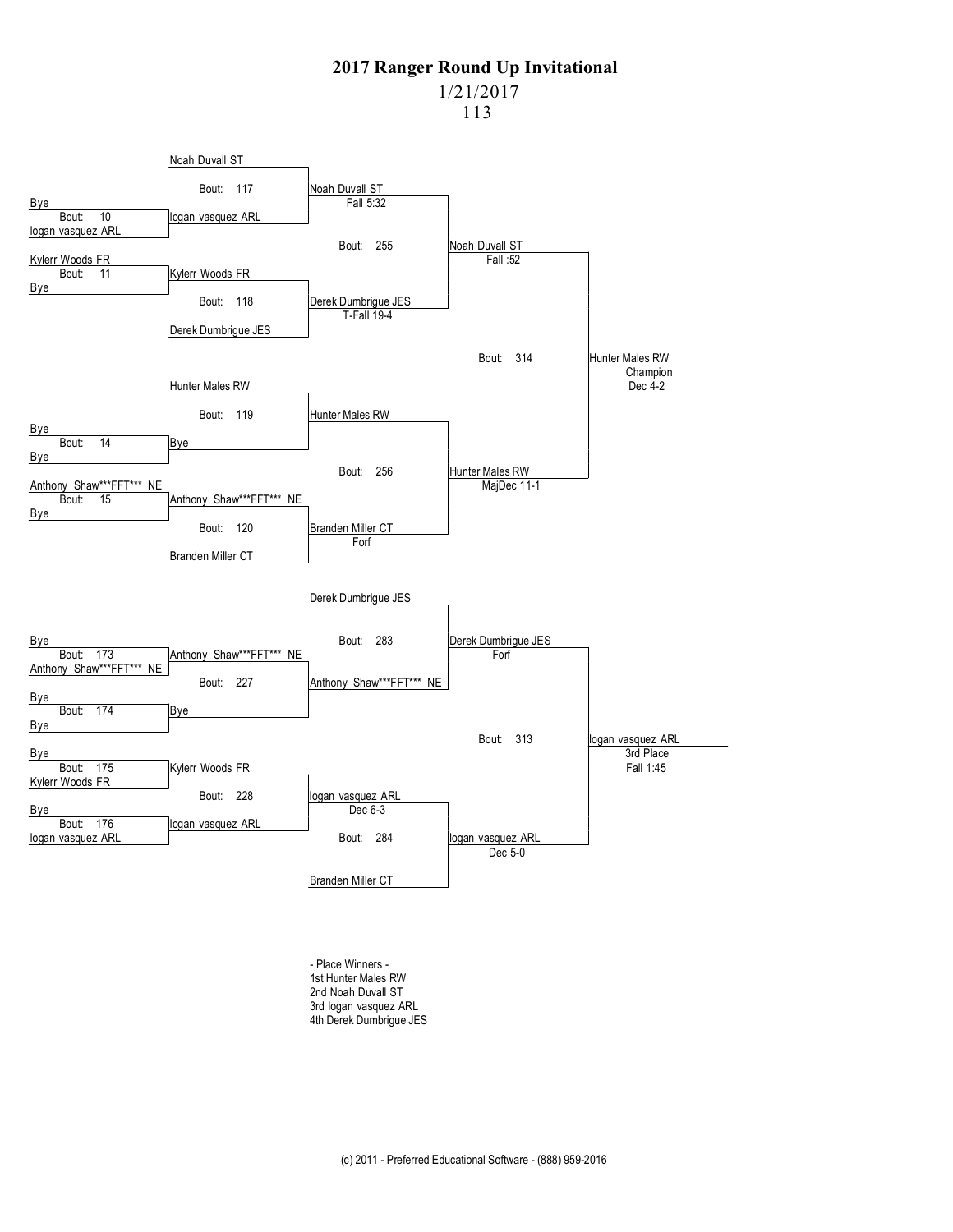1/21/2017

120



- Place Winners - 1st jose zamora ARL 2nd Chase Howerton RW 3rd Yamir Martinez SGP 4th Isaiah Drake CT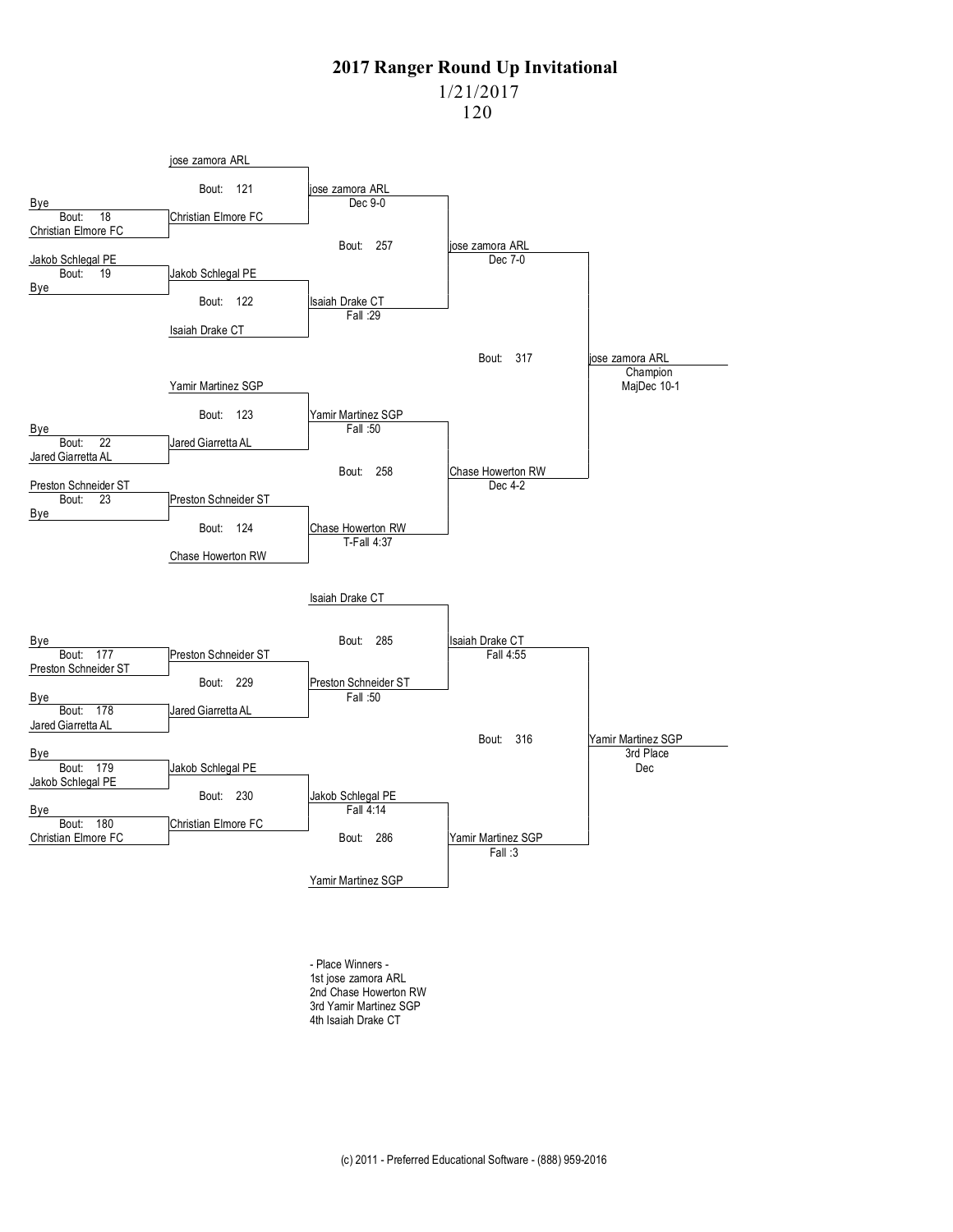1/21/2017

126



- Place Winners - 1st noah saucedo ARL 2nd Kyle Villarreal FC 3rd Victor Washington CT 4th Jett Rush SGP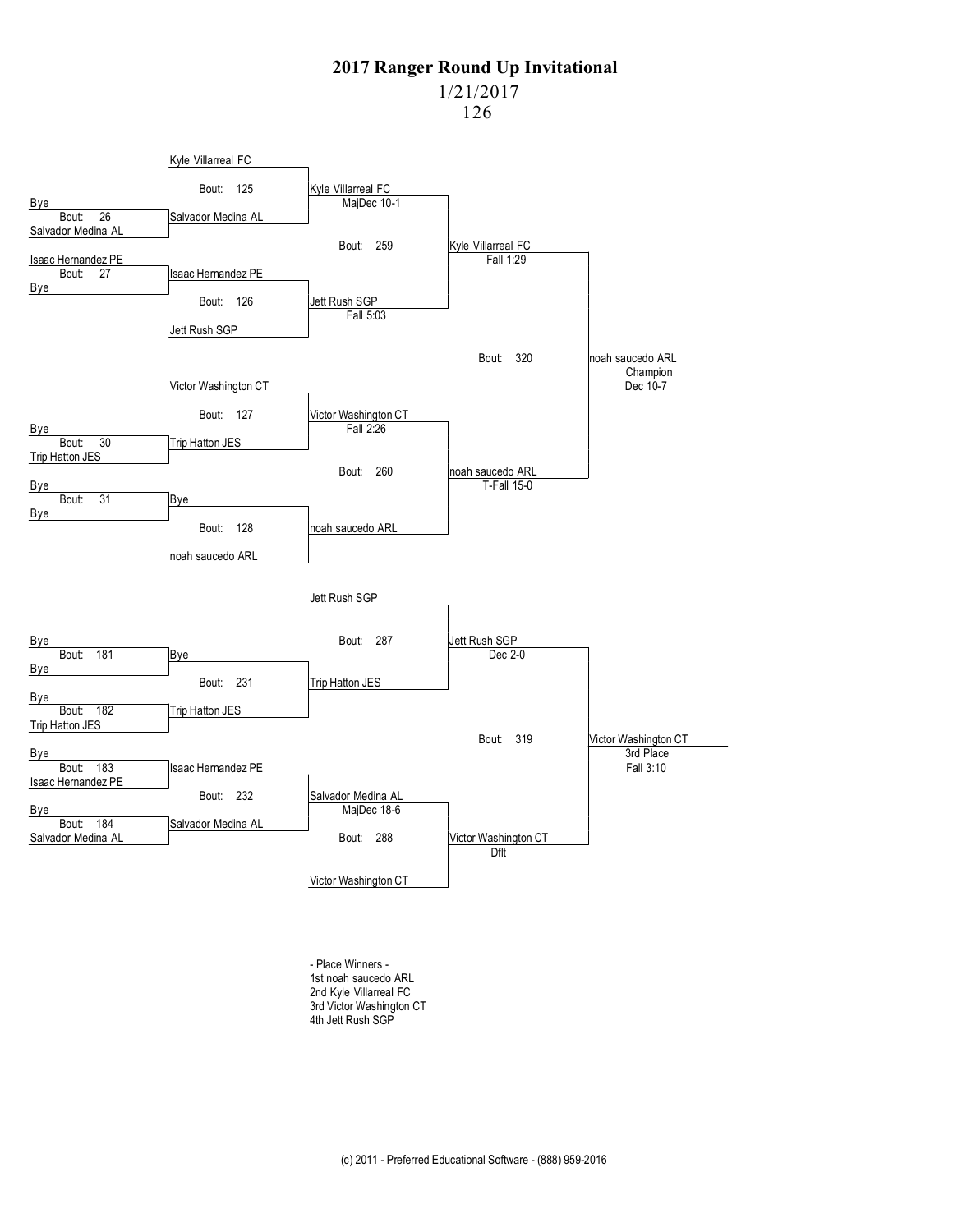1/21/2017

132



- Place Winners - 1st Carson Lipsey RW 2nd Dominic Aurelio CT 3rd Anthony Trevino SGP 4th Anthony Alvarado FR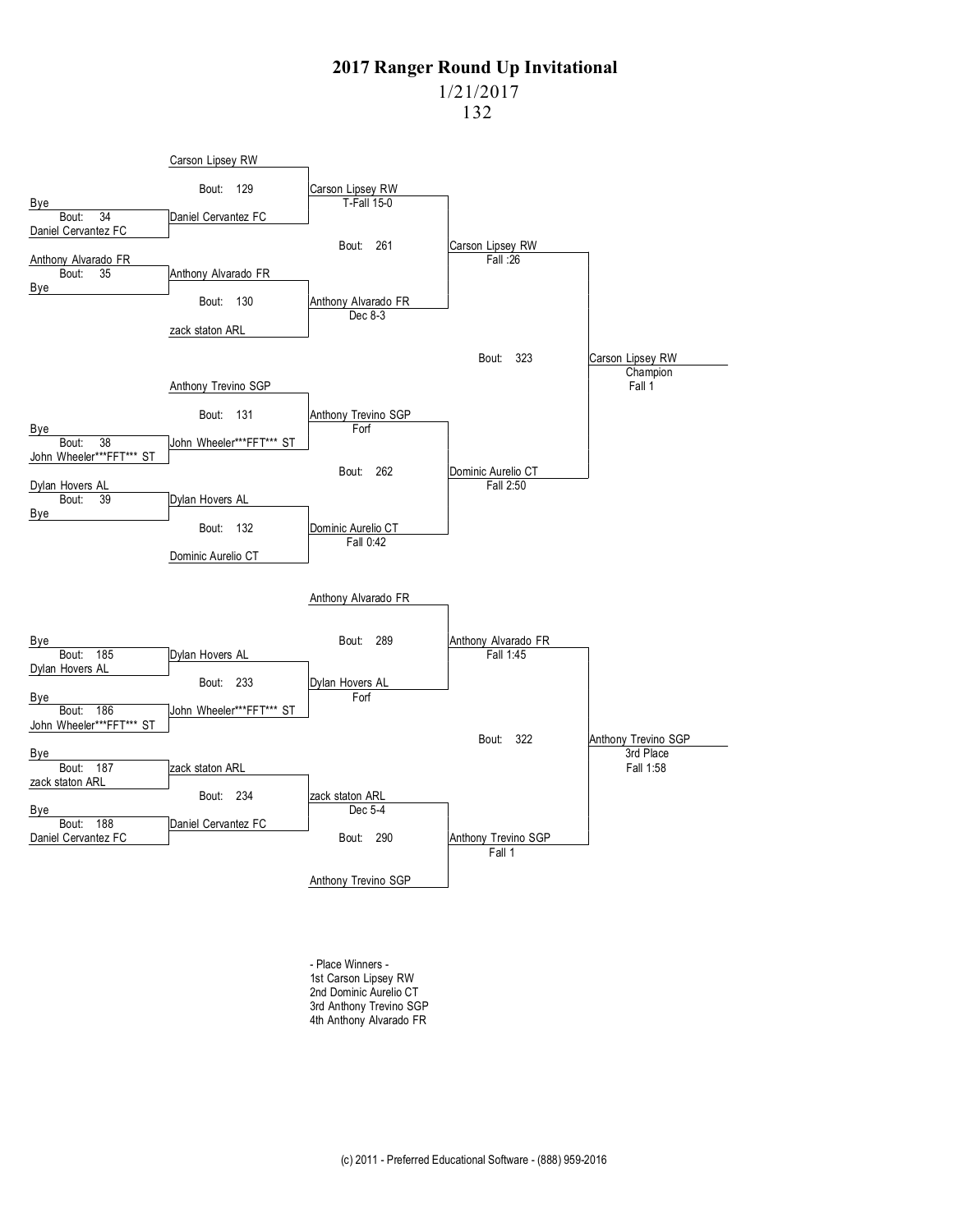1/21/2017

138



- Place Winners - 1st Andrew Maldonado CT 2nd Tyler Tirevold RW 3rd Jeremy Esquiviel FC 4th Jack Biggs FR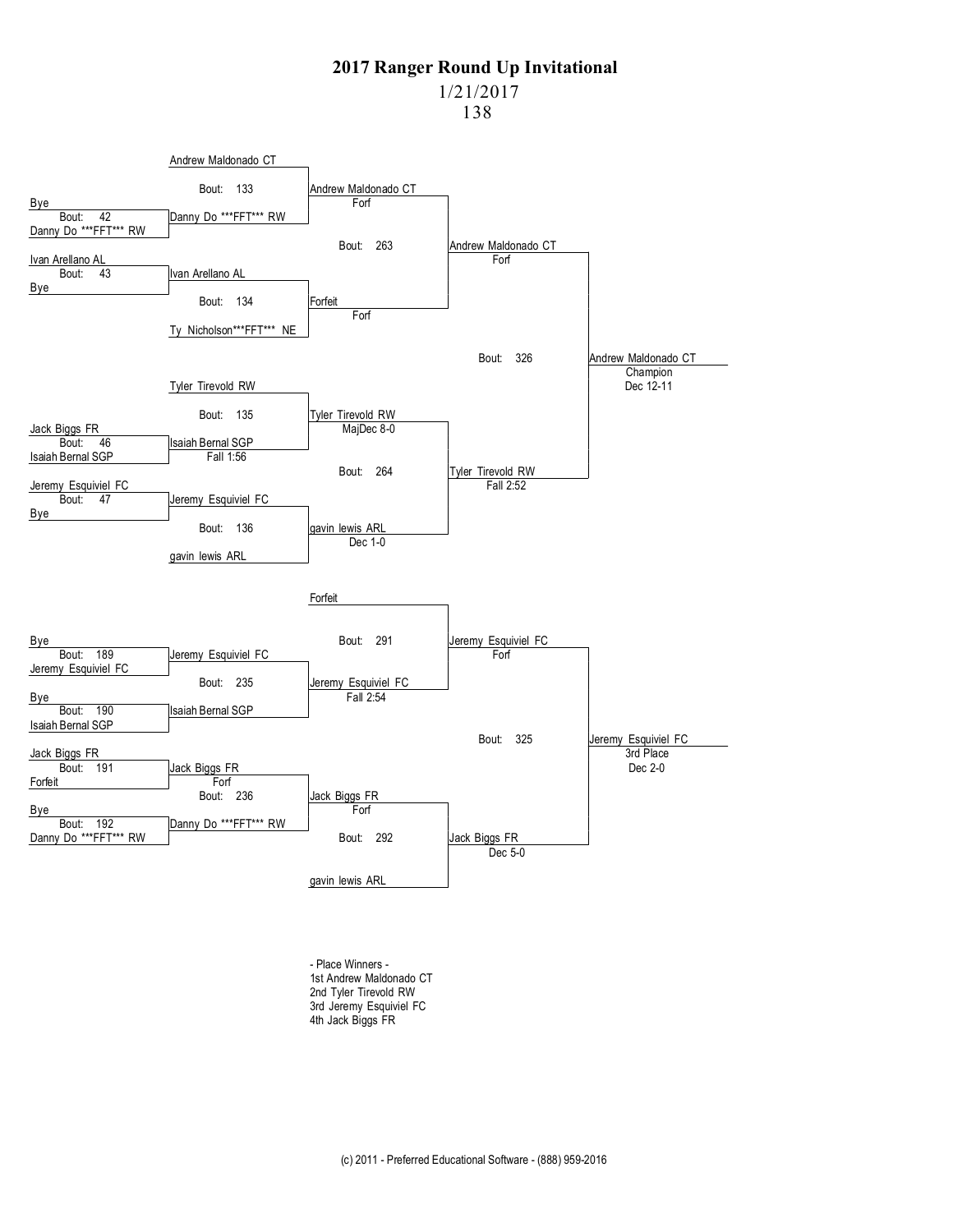1/21/2017

145



- Place Winners - 1st Michael Duvall RW 2nd Nathan chappa ARL 3rd Ismael Deleon CT 4th Israel Osorio FR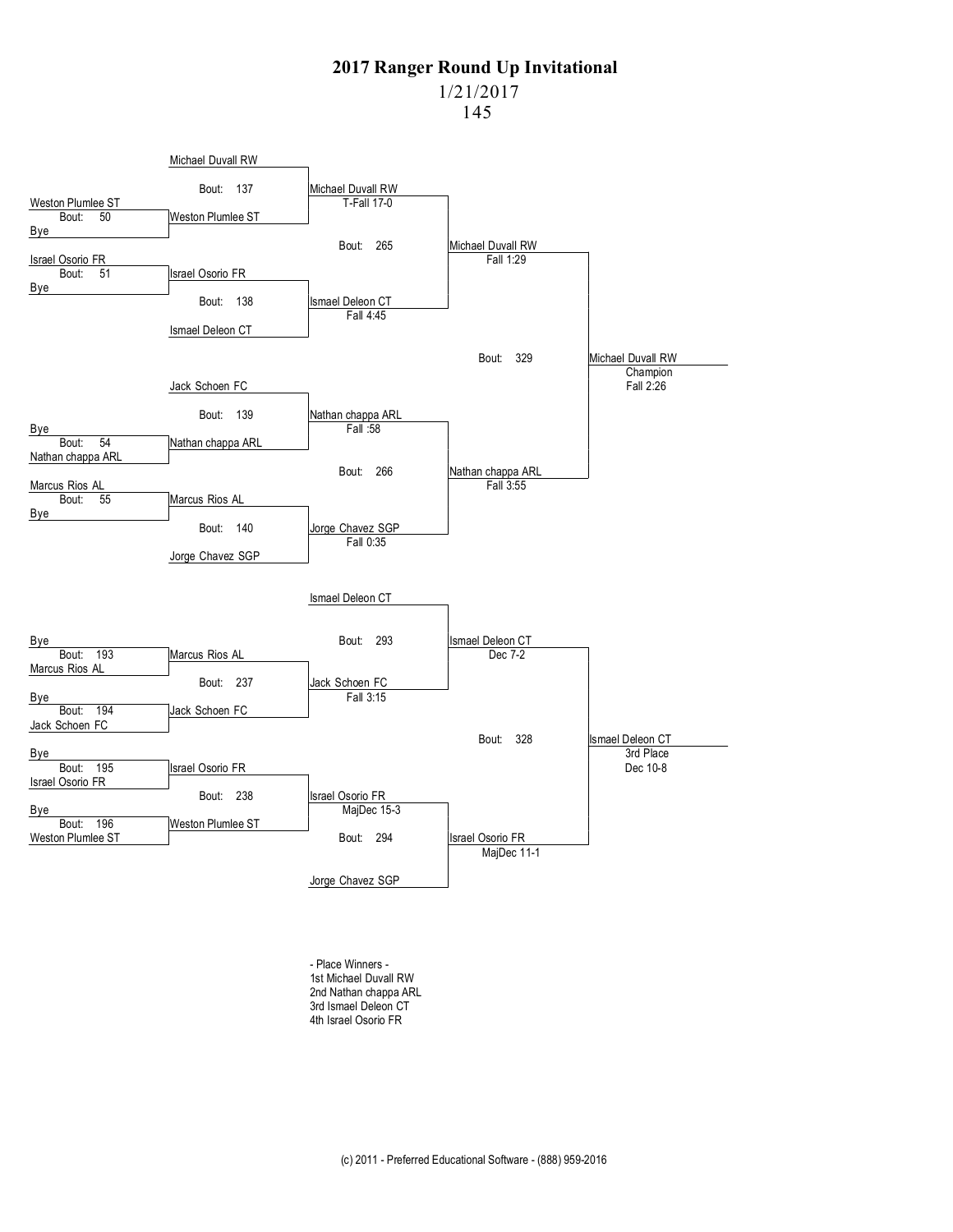1/21/2017

152



- Place Winners - 1st Kade McMahon RW 2nd Joseph Guerra SGP 3rd Joseph Rodriguez FR 4th ethan scroggins ARL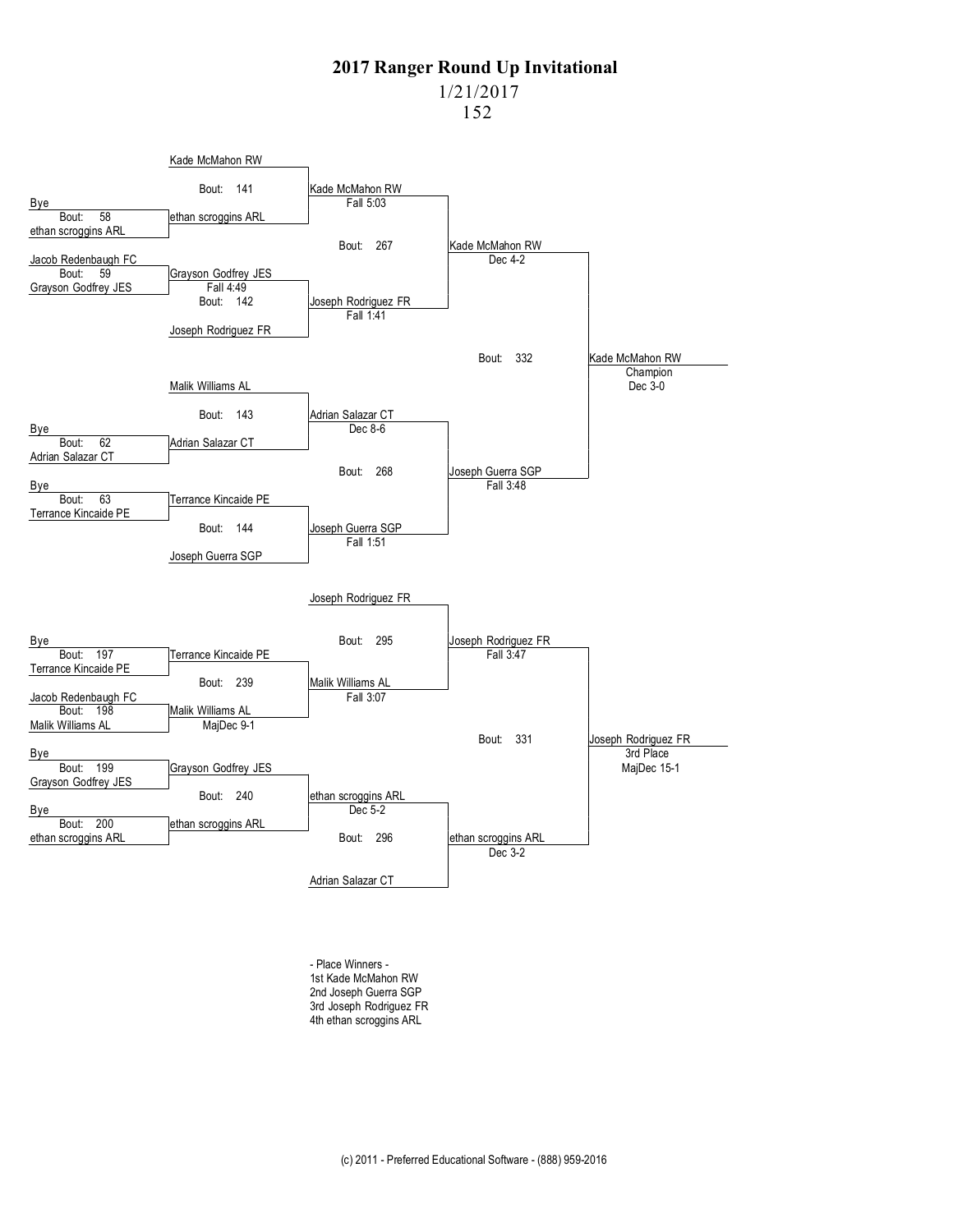1/21/2017

160



- Place Winners - 1st Gerardo Almaguer FC 2nd Marcus Hunley AL 3rd Nick Cerniauskas NE 4th Jermiah Cook FR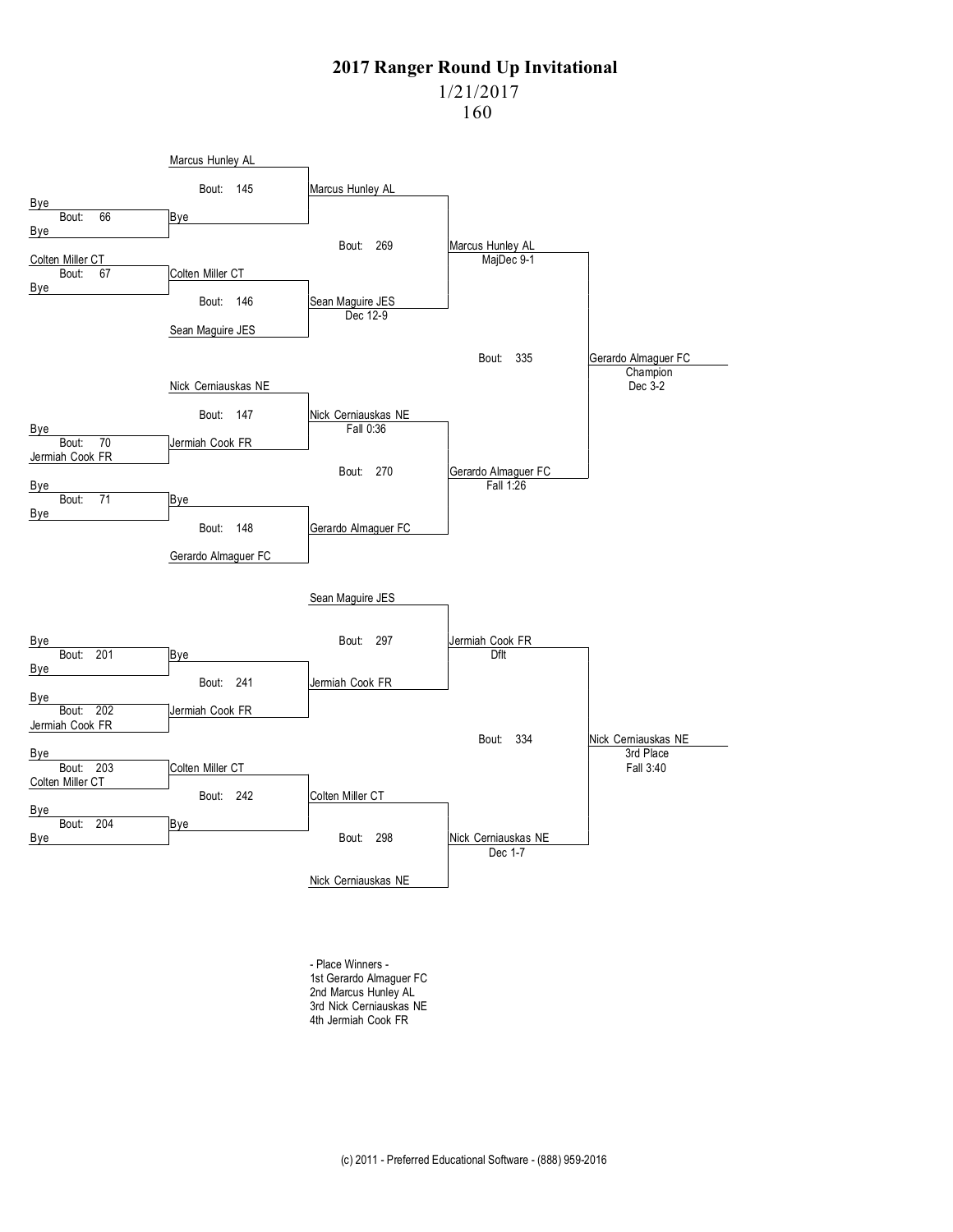1/21/2017

170



- Place Winners - 1st Dillon Thomas CT 2nd Tre Franklin AL 3rd Treyvone Lorente FC 4th Chris Vermillion RW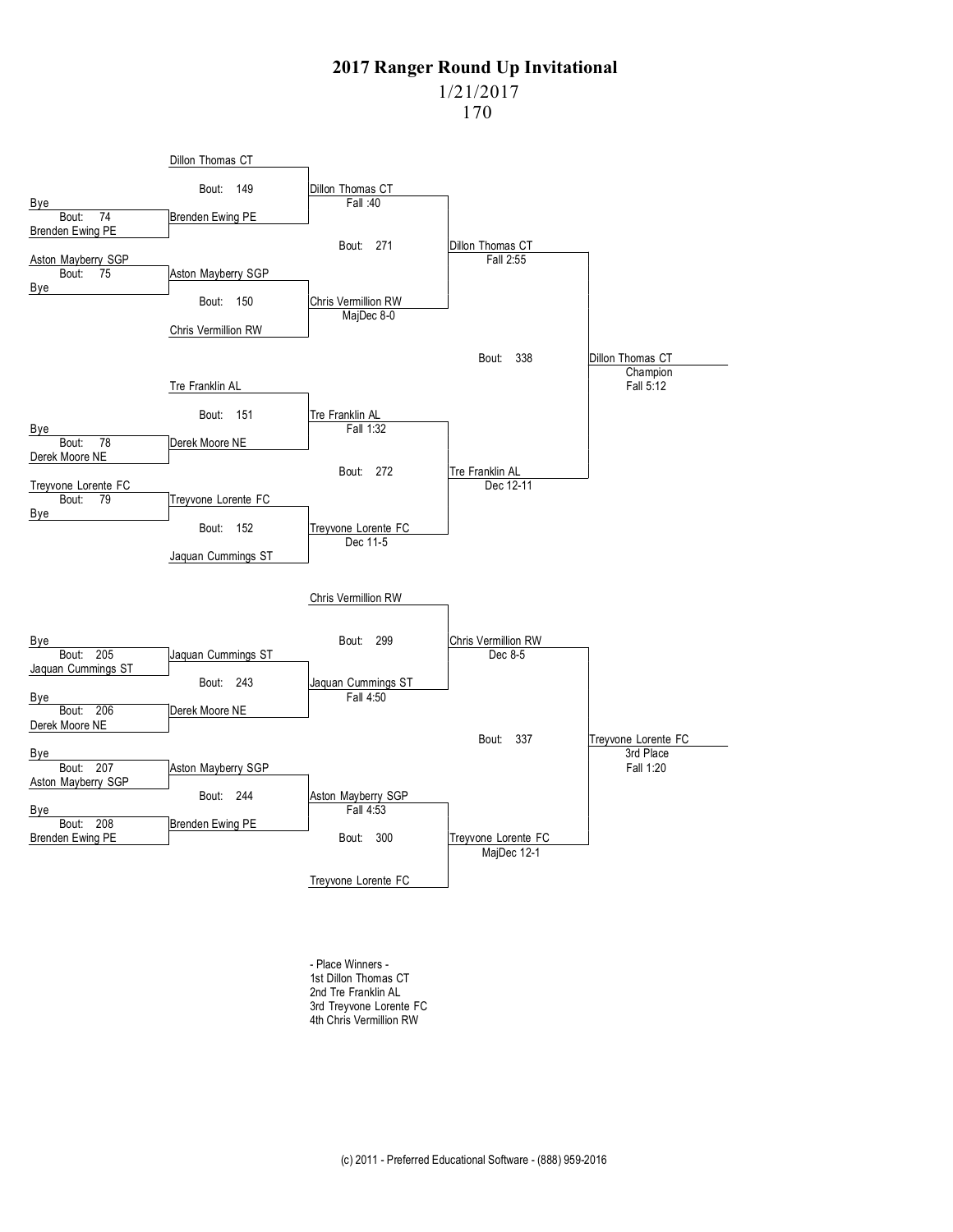1/21/2017

182



- Place Winners - 1st Jay Gonzales CT 2nd Sean Delmonte RW 3rd brandon chappin ARL 4th Mark Perry PE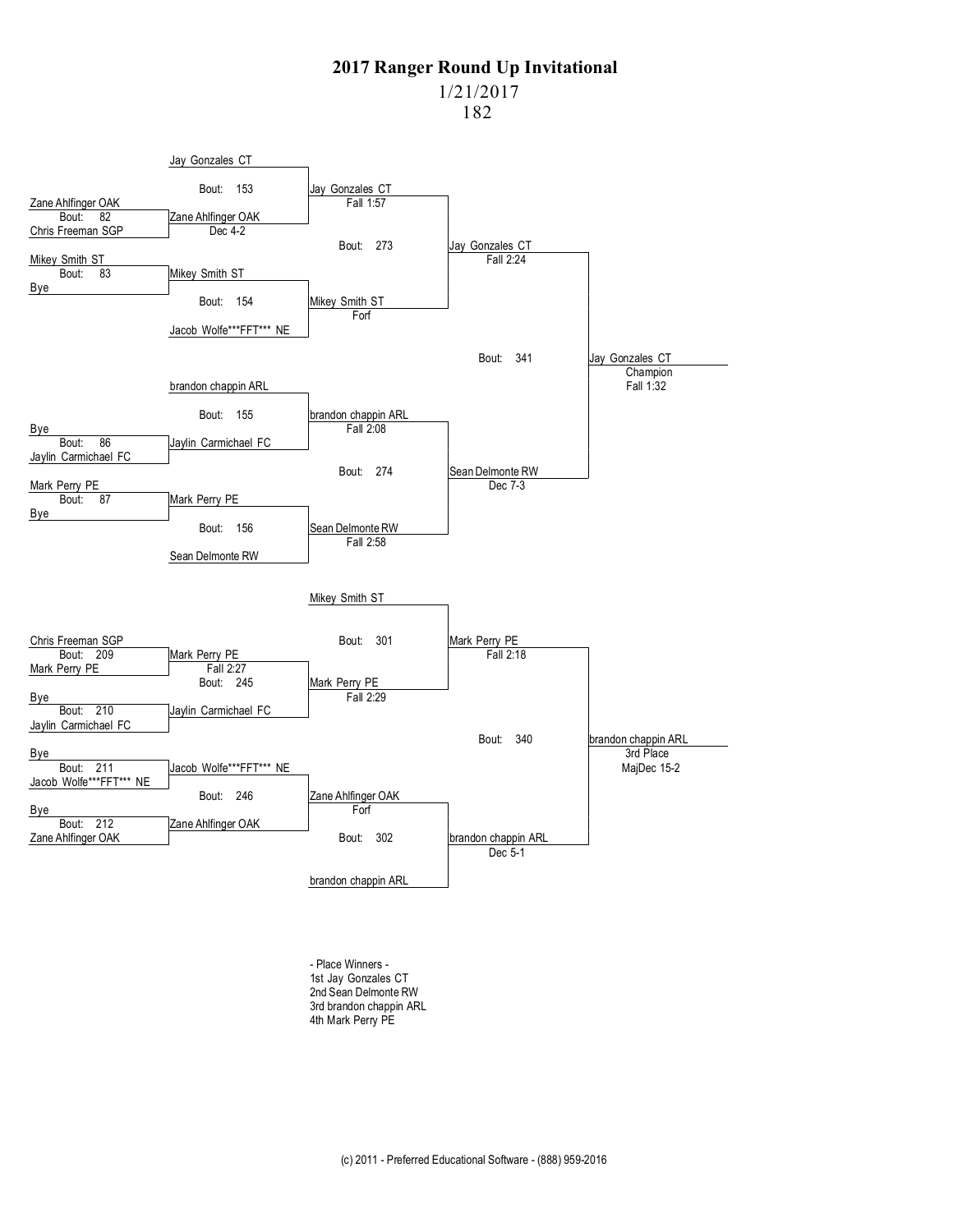1/21/2017

195



- Place Winners - 1st Frantony Lewis FR 2nd Geoffrey Johnson CT 3rd Patrick Beck SGP 4th Jacob Keller NE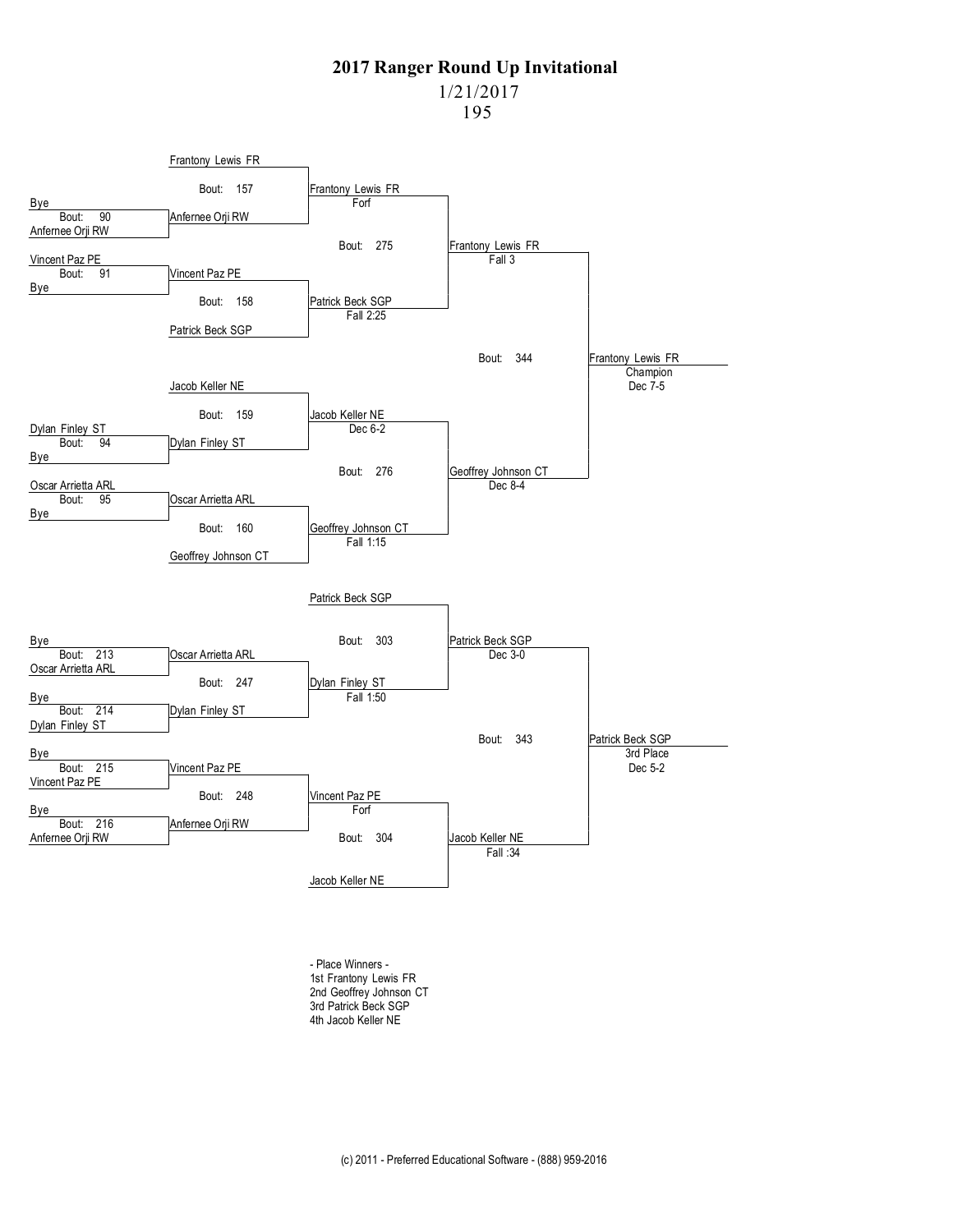1/21/2017

220



- Place Winners - 1st Noah Sims FC 2nd Khalil Holloway CT 3rd Jansen Tyner DAW 4th Jonathan Carranza SGP